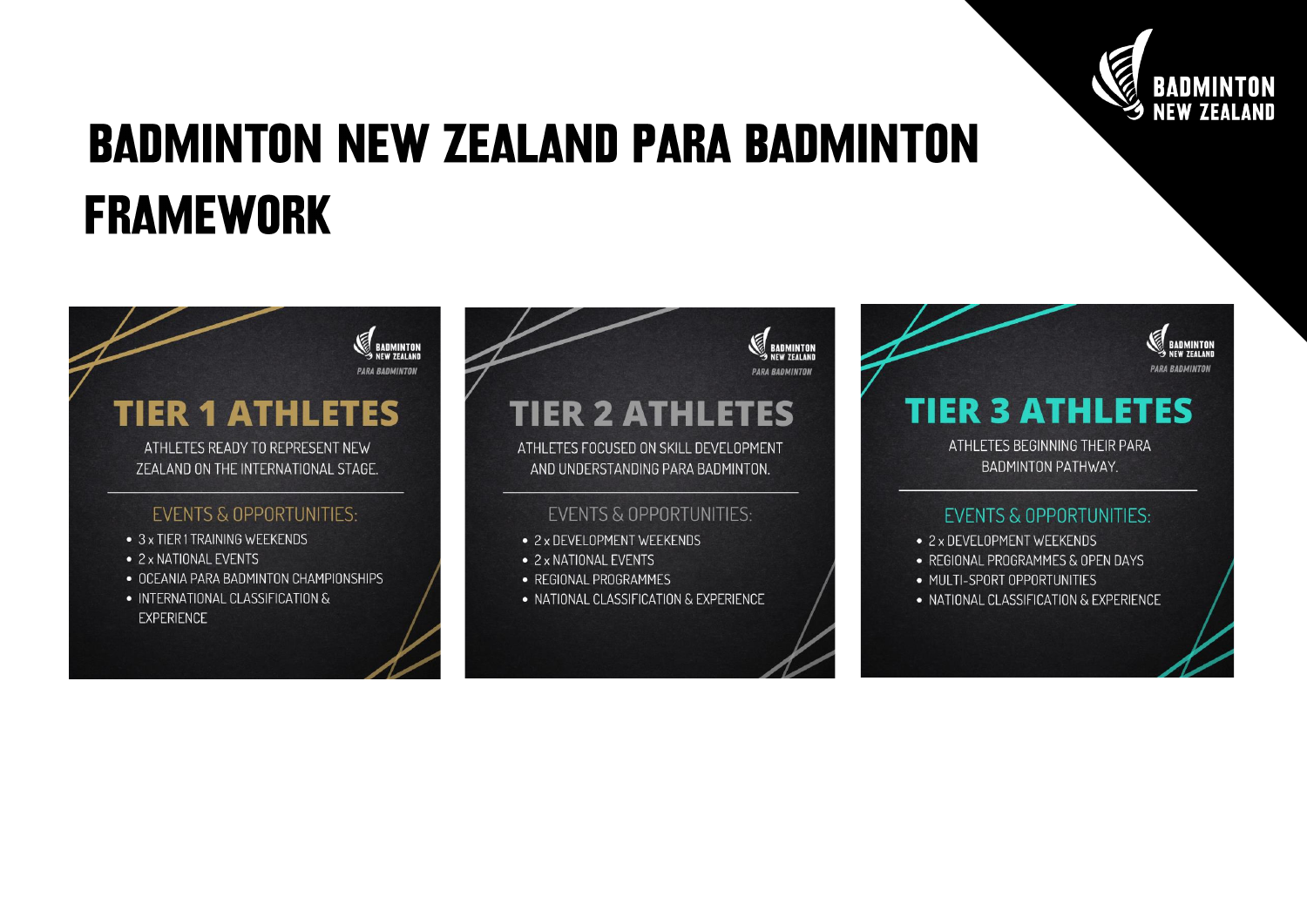

|                                          |                                  | <b>TIER 1 / PERFORMANCE</b>                                                                                                                                                                    | <b>TIER 2 / DEVELOPMENT</b>                                                                           | <b>TIER 3 / ENTRY-LEVEL</b>                                                              |
|------------------------------------------|----------------------------------|------------------------------------------------------------------------------------------------------------------------------------------------------------------------------------------------|-------------------------------------------------------------------------------------------------------|------------------------------------------------------------------------------------------|
| What support<br>does BNZ<br>provide?     | Definition                       | Ready to represent New Zealand<br>at an international level. Para<br>badminton ambassadors.                                                                                                    | Focused on developing good<br>training habits, technical skill and<br>badminton understanding.        | Athletes at the beginning of<br>their para badminton<br>pathway.                         |
|                                          | Communication                    | <b>Bi-Monthly Para Update</b><br>$\bullet$<br>SMART goal progress<br>$\bullet$<br>BNZ/Assn/Athlete Event plan<br>$\bullet$                                                                     | <b>Bi-Monthly Para Update</b><br>$\bullet$<br>Connect athlete to their<br>association for support     | <b>Bi-Monthly Para Update</b><br>Connect athlete to their<br>association for support.    |
|                                          | Training Camps/<br>Opportunities | 2 x Tier 1 National Training<br>weekends<br>1 x Tier 1 Regional Hub visit                                                                                                                      | 2 x Development Weekends<br>Regional Para programme<br>$\bullet$                                      | Goal: Encourage regional /<br>second (or regular)<br>badminton experience                |
|                                          | Para Events                      | World Championships<br>$\bullet$<br>Oceania Championships<br>$\bullet$<br><b>National Events</b><br>$\bullet$<br>NZO Exhibition event<br>$\bullet$<br>International Event circuit<br>$\bullet$ | <b>WH/Standing Class National</b><br>Events<br>Association sanctioned<br>events.                      | Regional Open Days $\rightarrow$<br>Development Weekends                                 |
|                                          | Financial<br>Support             | BNZ will seek funding for<br>international campaigns and<br>provide travel subsidies to players if<br>successful with funding.                                                                 | Participation at regional and<br>national events and<br>programmes to be covered or<br>minimal.       | Equipment, Venue<br>hire/participation costs<br>covered - minimal cost to<br>participate |
|                                          | Uniform                          | NZ Travel Uniform (shirt, trackpants,<br>jacket) when representing New<br>Zealand internationally.                                                                                             | Badminton NZ camp shirt @<br>Development Weekends                                                     | Badminton NZ camp shirt @<br>Development Weekends                                        |
| What is<br>required from<br>the athlete? | On-Court                         | Athletes meet a 'satisfactory' level<br>of technical skill within the<br>coaching rubric.                                                                                                      | Base level of technical skill will<br>opportunity to improve                                          | Nil required - T3 athletes have<br>undertaken a single para<br>badminton opportunity     |
|                                          | Off-Court                        | Athletes have a S&C plan and<br>there is a continual improvement<br>in off-court conditioning.                                                                                                 | If not already, athletes are<br>introduced to S&C regionally.                                         | Nil required.                                                                            |
|                                          | Attendance                       | Athletes are committed to 2 (of 3)<br>T1 Training Weekends & national<br>events.                                                                                                               | Athletes are participating in skill<br>development opportunities<br>regularly (Club, Private, squad). |                                                                                          |